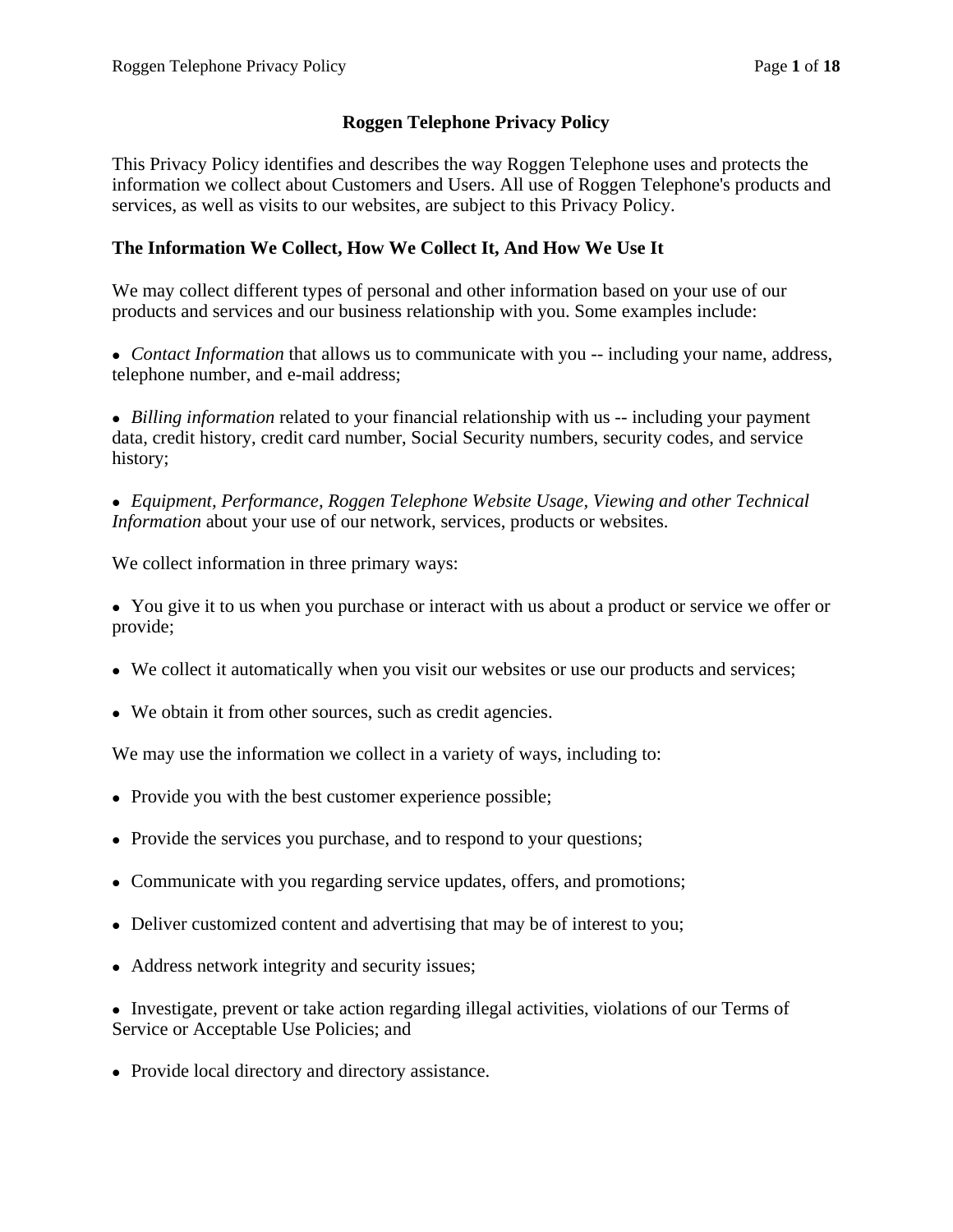### **Online Activity Tracking and Advertising**

We collect information about your activity on Roggen Telephone websites for a number of purposes using technologies such as cookies, Flash cookies, Web beacons, widgets and server log files.

### **Information Sharing**

**With Roggen Telephone Companies:** Subject to applicable legal restrictions, such as those that exist for Customer Proprietary Network Information (CPNI), the Roggen Telephone companies may share your Personal Information with each other to make sure your experience is as seamless as possible, and you have the full benefit of what Roggen Telephone has to offer.

**With Non-Roggen Telephone Companies:** We share your Personal Information only with non-Roggen Telephone companies that perform services on our behalf, and only as necessary for them to perform those services.

We require those non-Roggen Telephone companies to protect any Personal Information they may receive in a manner consistent with this policy.

We do not provide Personal Information to non-Roggen Telephone companies for the marketing of their own products and services without your consent.

**In Other Circumstances:** We may provide Personal Information to non-Roggen Telephone companies or other third parties for purposes such as:

- Responding to 911 calls and other emergencies;
- Complying with court orders and other legal process;
- To assist with identity verification, and to prevent fraud and identity theft;
- Enforcing our agreements and property rights; and

• Obtaining payment for products and services that appear on your Roggen Telephone billing statements, including the transfer or sale of delinquent accounts to third parties for collection

#### **Anonymous & Aggregate Information**

We collect some information on an anonymous basis. We also may anonymize the personal information we collect about you.

We obtain aggregate data by combining anonymous data that meet certain criteria into groups.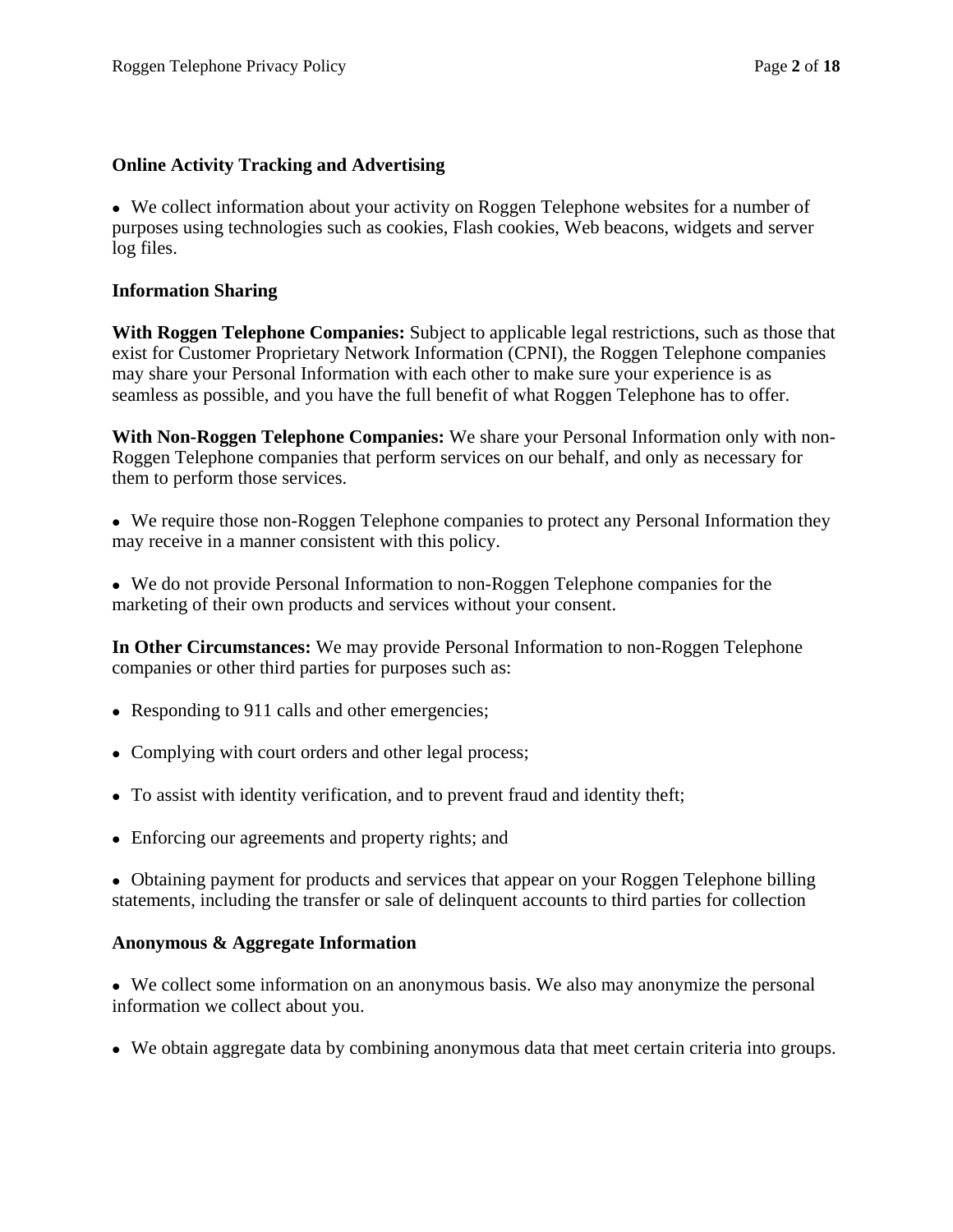When we employ non-Roggen Telephone companies to anonymize or aggregate data on our behalf, the requirements for sharing Personal Information with non-Roggen Telephone companies apply.

We may share aggregate or anonymous information in various formats with trusted non-Roggen Telephone entities, and may work with those entities to do research and provide products and services.

#### **Our Online Privacy Policy for Children**

Our websites are not designed to attract children under the age of 13.

We do not knowingly collect personally identifying information from anyone under the age of 13 unless we first obtain permission from that child's parent or legal guardian.

#### **Safeguarding Your Information: Our Policy on Data Protection and Security**

We do not sell your Personal Information to anyone for any purpose. Period.

We maintain information about you in our business records while you are a customer, or until it is no longer needed for business, tax, or legal purposes.

We have implemented encryption or other appropriate security controls to protect Personal Information when stored or transmitted by Roggen Telephone.

We require non-Roggen Telephone companies acting on our behalf to protect any Personal Information they may receive in a manner consistent with this Policy. We do not allow them to use such information for any other purpose.

#### **Customer Privacy Controls and Choices**

You can review and correct your Personal Information collected by us.

• You can limit certain types of solicitation communications from Roggen Telephone, including marketing contacts made via telephone or e-mail.

We will provide you with notice of changes to this policy.

#### **Review our Privacy Policy FAQ below for further details.**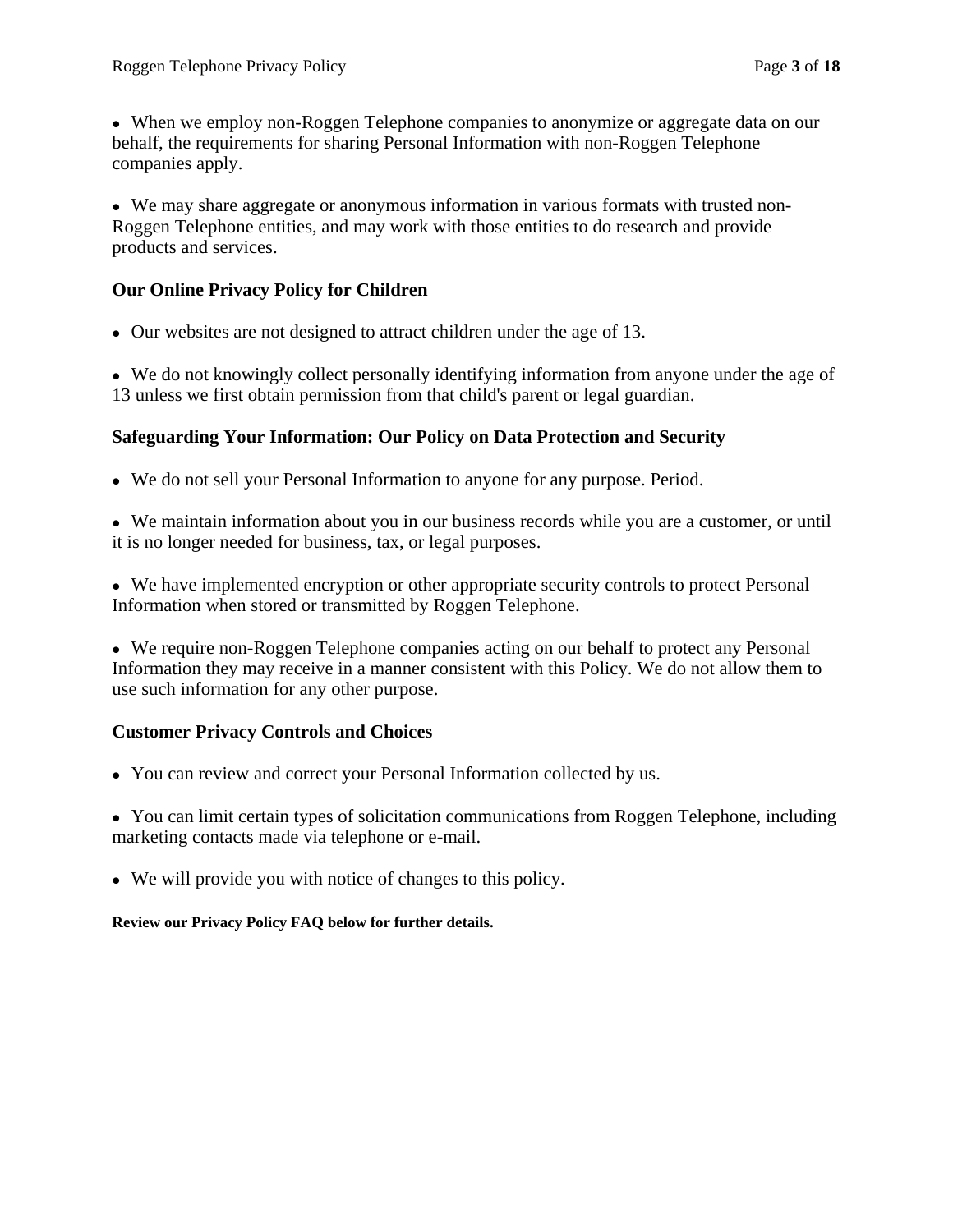# **Roggen Telephone Privacy Policy FAQ**

# **QUESTIONS ABOUT DEFINITIONS**

Do the terms used in your Privacy Policy have any special meanings I need to know about?

We recognize that many privacy policies are long, complicated and difficult to understand. That's why we've focused on using words and sentences that are easy to follow and mean just what they say. There are a few important definitions you should now about. As used in this Policy, the terms listed below have the following meanings:

#### **Customer**

A "Customer" is anyone who purchases Roggen Telephone products or services. When a Customer purchases retail products or services for use by others (for example,when a Customer purchases wireless service for use by family members), those individuals also may be considered Customers for purposes of this Policy.

#### **User**

A "User" is anyone who visits our websites.

#### **Personal Information**

"Personal Information" is information that directly identifies or reasonably can be used to identify an individual Customer or User. Examples include name, address, telephone number, email address, Social Security number, and financial account number. Personal Information does not include Published Listing Information as discussed in more detail below.

#### **Anonymous Information**

"Anonymous Information" means information that does not directly identify and cannot reasonably be used to identify an individual Customer or User.

#### **Aggregate Information**

"Aggregate Information" means information about groups or categories of Customers or Users, which does not identify and cannot reasonably be used to identify an individual Customer or User. Aggregate Information is a kind of Anonymous Information.

#### **Website**

"Website" means any page or location on the Internet, no matter what device (cell phone, lap top, PC, etc.) or protocol (http, WAP, ftp or other) is used to access the page or location. In this Policy, we use the term website other similar terms such as "Internet site," "site" and "web page."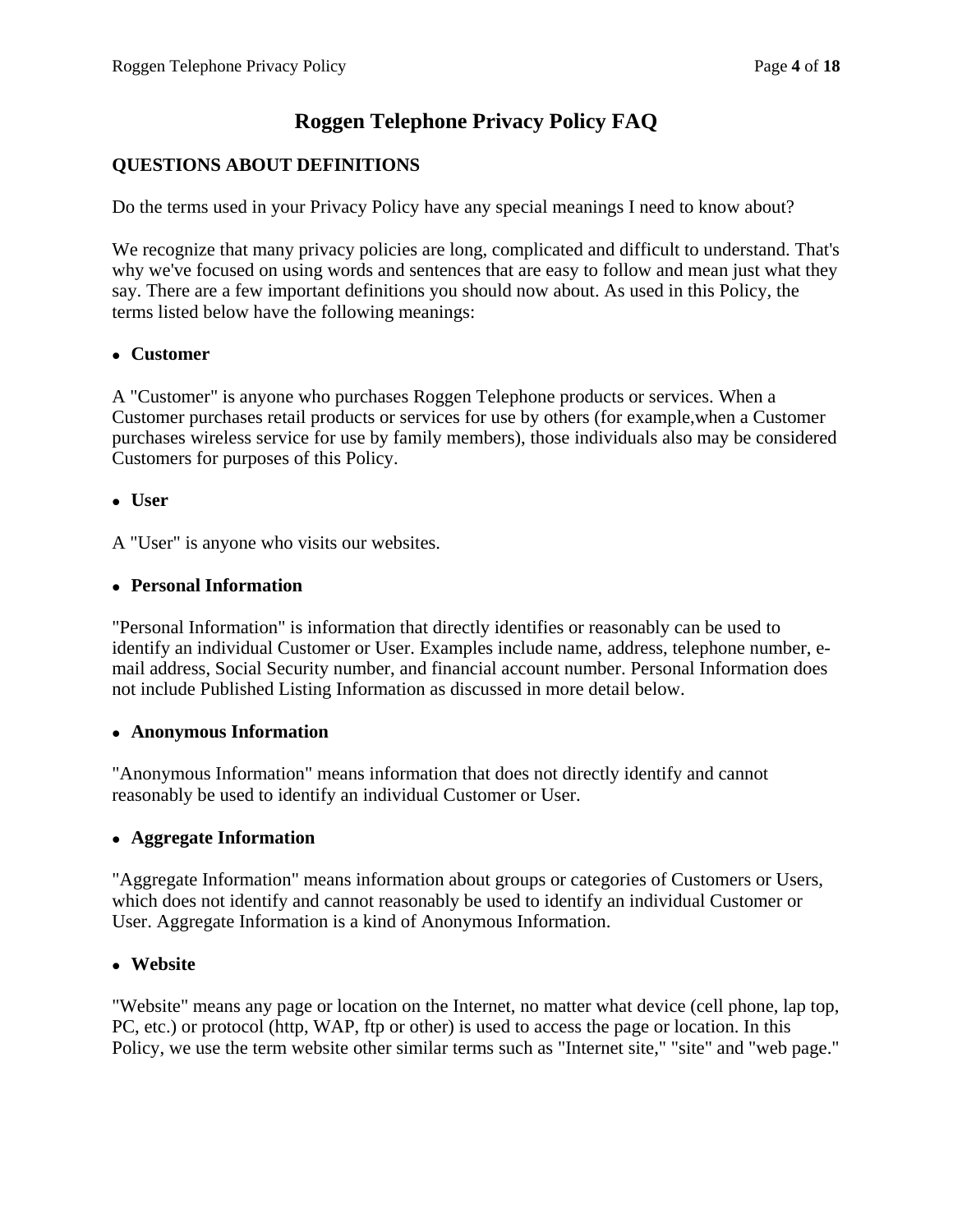#### **QUESTIONS ABOUT THE SCOPE OF THIS POLICY**

What Roggen Telephone companies are subject to this Privacy Policy?

All direct and indirect subsidiaries of Roggen Telephone Inc. that collect, use or have access to information about our Customers or Users are subject to this Privacy Policy.

What does this Policy cover?

This Privacy Policy covers our practices regarding the information we collect about our Customers and Users. All use of Roggen Telephone products and services, and all visits to Roggen Telephone websites are subject to this Privacy Policy.

Does this Policy apply to my family members or other users under my account with Roggen Telephone?

Yes. This Policy applies to all Customers and Users. The Customer who holds the account with Roggen Telephone is responsible for making sure all family members or other Users under the same account understand and agree to this Policy.

When is information not covered by this Policy?

Information that you provide to non-Roggen Telephone companies is not covered by this Policy. For example:

When you download applications or make an online purchase from a non-Roggen Telephone company while using Roggen Telephone's Internet service, the information collected by the non-Roggen Telephone company is not subject to this Policy.

When you navigate to a non-Roggen Telephone company from Roggen Telephone websites or applications (by clicking on a link or an advertisement, for example), information collected by the non-Roggen Telephone company is governed by its privacy policy and not this Privacy Policy.

If you use public forums — such as social networking services, Internet bulletin boards, chat rooms, or blogs on Roggen Telephone or non-Roggen Telephone websites — you should be aware that any Personal Information you disclose publicly can be read, collected, or used by others. Once you choose to reveal Personal Information on such a site, the information is publicly available, and Roggen Telephone cannot prevent distribution and use of that information by other parties.

Can my information be subject to more than one privacy policy?

Yes. For example:

When Roggen Telephone jointly provides a service with a non-Roggen Telephone company, your Personal Information may be subject to both this Policy and the privacy policy of the non-Roggen Telephone company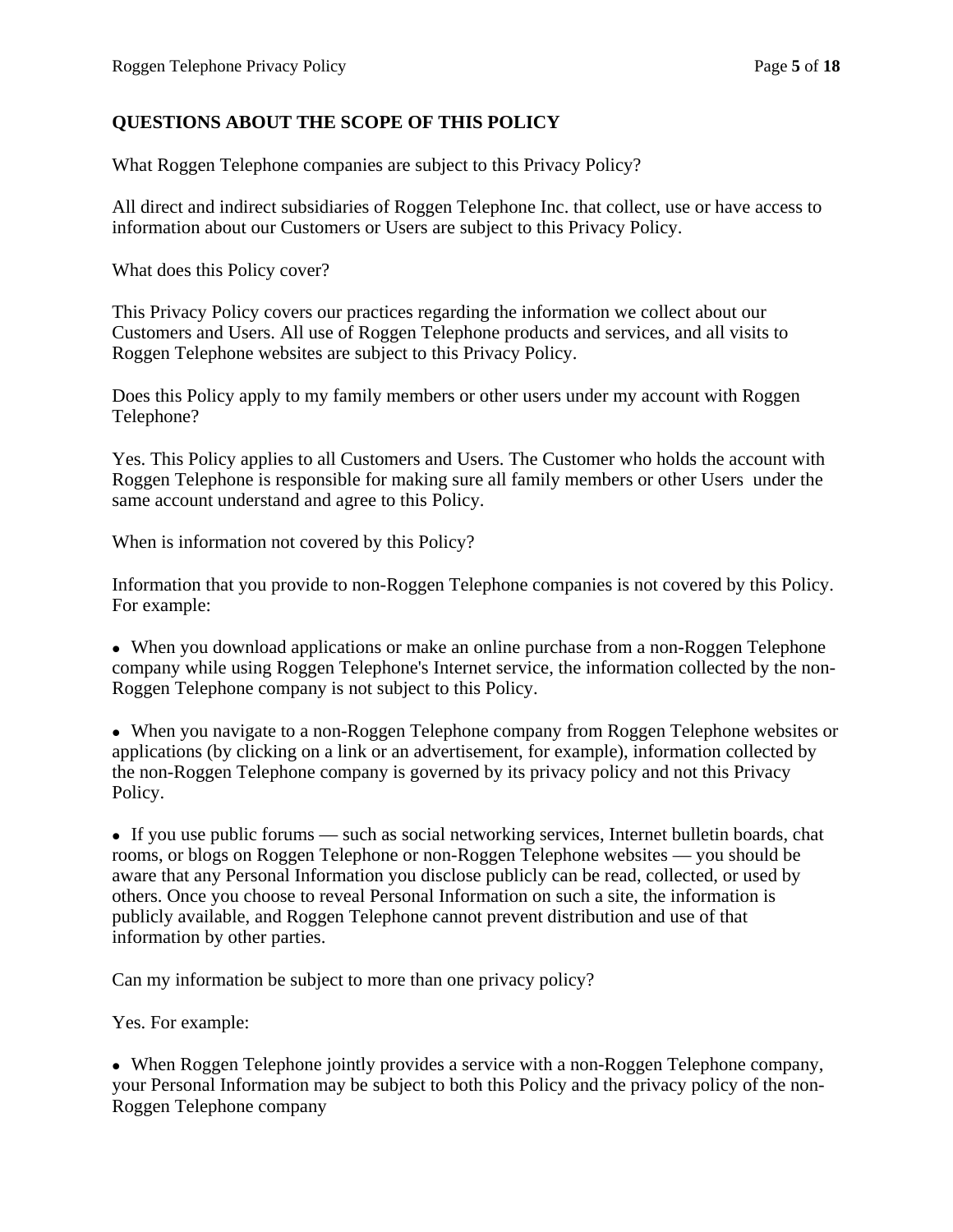• If you purchase Roggen Telephone products or services from a non-Roggen Telephone retailer (like BestBuy or Amazon.com, for example) any information you provide to that retailer may be subject to that company's privacy policy, Roggen Telephone's Privacy Policy, or both. We encourage you to review the privacy policies of any non-Roggen Telephone company with which you do business to determine what information will be collected and how it will be used or disclosed to others.

What about business customers privacy?

Roggen Telephone may enter into written product or service agreements with business customers that contain specific provisions related to the confidentiality, security or other handling of information. When provisions of a written product or service agreement differ from or conflict with the provisions of this Policy, the terms of the written agreement will apply. In all other instances, the terms of this Policy apply.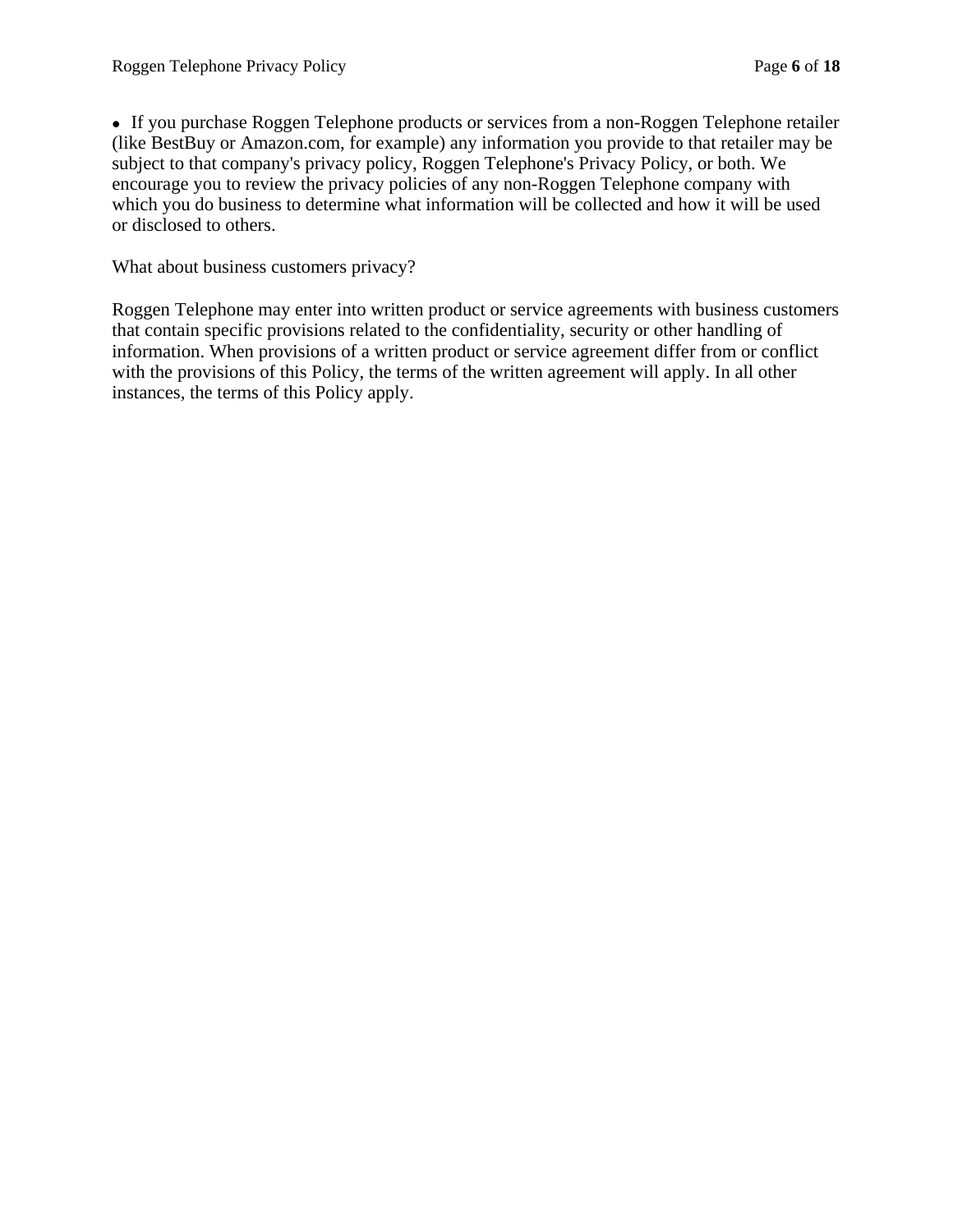## **III. QUESTIONS ABOUT THE INFORMATION WE COLLECT, HOW WE COLLECT IT AND HOW WE USE IT**

What information do we collect?

We may collect different types of personal and non-personal information based on your use of our products and services and on our business relationship with you. Some examples of information we collect include:

**Account Information:** Information we obtain as a result of your business relationship with us, which may include:

**Contact Information** that allows us to communicate with you, including your name, address, telephone number, and e-mail address. Roggen Telephone obtains your contact information when you order or register for our services.

**Billing Information** related to your financial relationship with us, such as the services you buy, the telephone numbers you call, the payments you make, your credit history, your credit card numbers, Social Security number, security codes, and your service history.

**Technical & Usage Information** related to the services we provide to you, including information about your use of our network, services, products or websites. Examples of the Technical & Usage Information we collect include:

**Equipment Information** that identifies the equipment you use on our network, such as equipment type, IDs, serial numbers, settings, configuration, and software.

**Performance Information** about the operation of the equipment, services and applications you use on our network, such as IP addresses, URLs, datatransmission rates and latencies, location information, security characteristics, and information about the amount of bandwidth and other network resources you use in connection with uploading, downloading or streaming data to and from the Internet.

**Roggen Telephone Website Usage Information** about your use of Roggen Telephone websites, including the pages you visit, the length of time you spend, the links or advertisements you follow and the search terms you enter on our sites, and the websites you visit immediately before and immediately after visiting one of our sites.

How do we collect information?

We collect information in three primary ways:

**You Give Us Information:** We collect information from you when you purchase a service from us or when you interact with us about a product or service we offer or provide. For example, you provide us with Contact Information, and Billing Information (such as credit information and Social Security number) when you order a service or establish an account with us.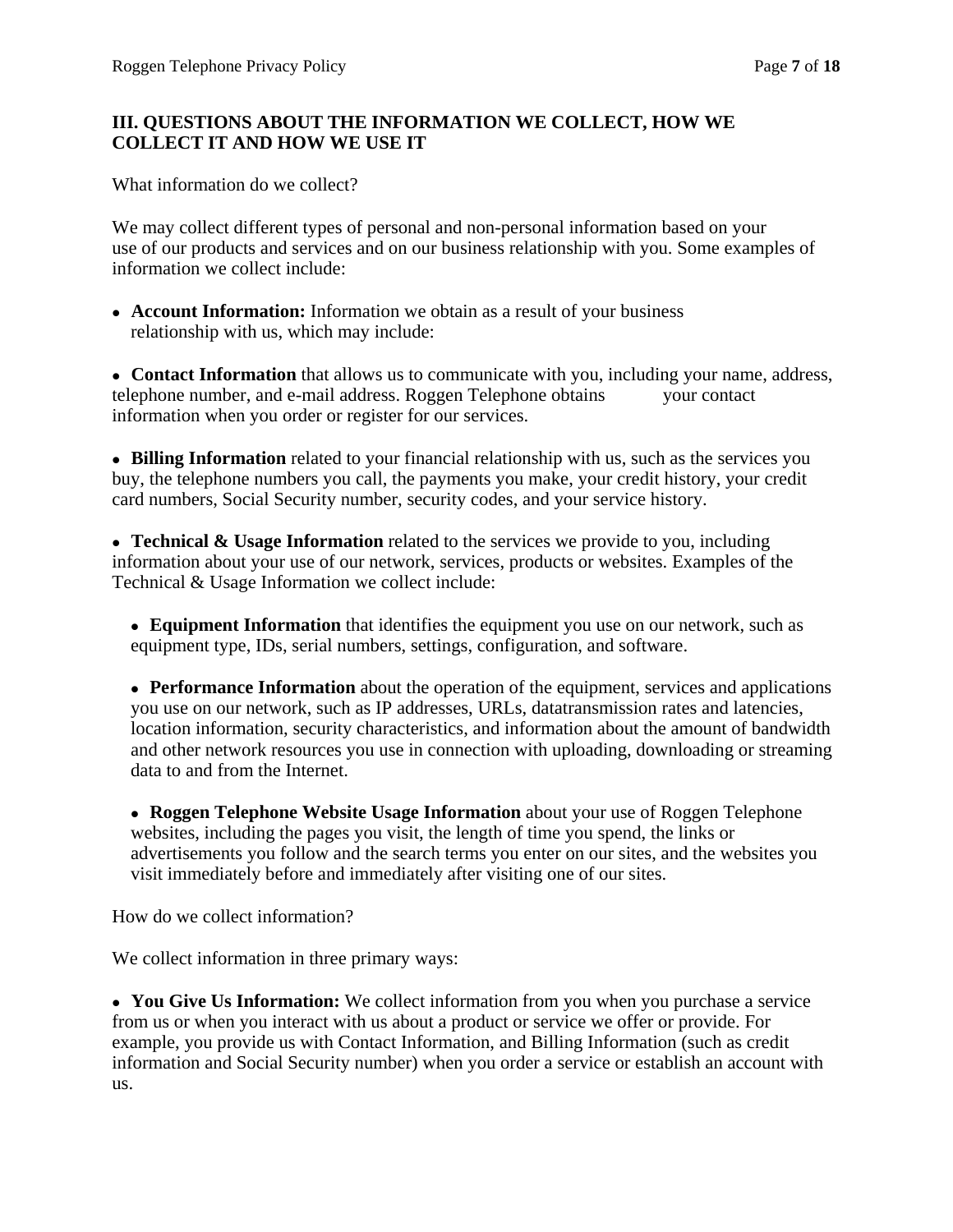**We Collect Information Automatically:** We automatically collect certain types of information when you visit our websites or use our products and services. For example, we automatically collect various types of Technical & Usage Information when you use our video programming, wireless, Wi-Fi or High Speed Internet products and services.

**We Collect Information from Other Sources:** We may obtain information about you from outside sources. For example, we may request credit information about you from credit agencies for the purpose of initiating service to you, obtain commercially available demographic and marketing information about you from third parties, or purchase e-mail lists from third parties for advertising and marketing purposes.

How do we use the information we collect?

We use information we collect in a variety of ways. For example, we may use some or all of the information we collect as appropriate for the following purposes:

- To initiate, provide and manage the services you purchase, and to respond to your questions or problems;
- To develop, market, sell, bill, and collect for our products and services;
- To communicate with you regarding service updates as well as offers and promotions for features and services;

To deliver customized content, more relevant advertising and personalized offers for Roggen Telephone and non-Roggen Telephone products and services that may be of interest to you based on information we have collected — including the preferences you have expressed or interests you have demonstrated on our websites, in our stores, and through use of our products and services;

- To conduct research and analysis directed toward maintaining, protecting and improving our network and the services we provide;
- To address network integrity, quality control, capacity, misuse, viruses, and security issues, as well as for network planning, engineering and technical troubleshooting purposes;
- To investigate, prevent or take action regarding illegal activities, suspected fraud, situations involving potential threats to the physical safety of any person,violations of our Terms of Service, Acceptable Use Policies, or other service conditions or restrictions.

How do we use your information for local directory and directory assistance services?

We include Customer names, addresses and telephone numbers in Roggen Telephone's local directories. We make the same information available through our directory assistance services unless you request that this information remain "non-published" as discussed further below. We will not include listing information for wireless numbers in either our local directories or our directory assistance services without your consent.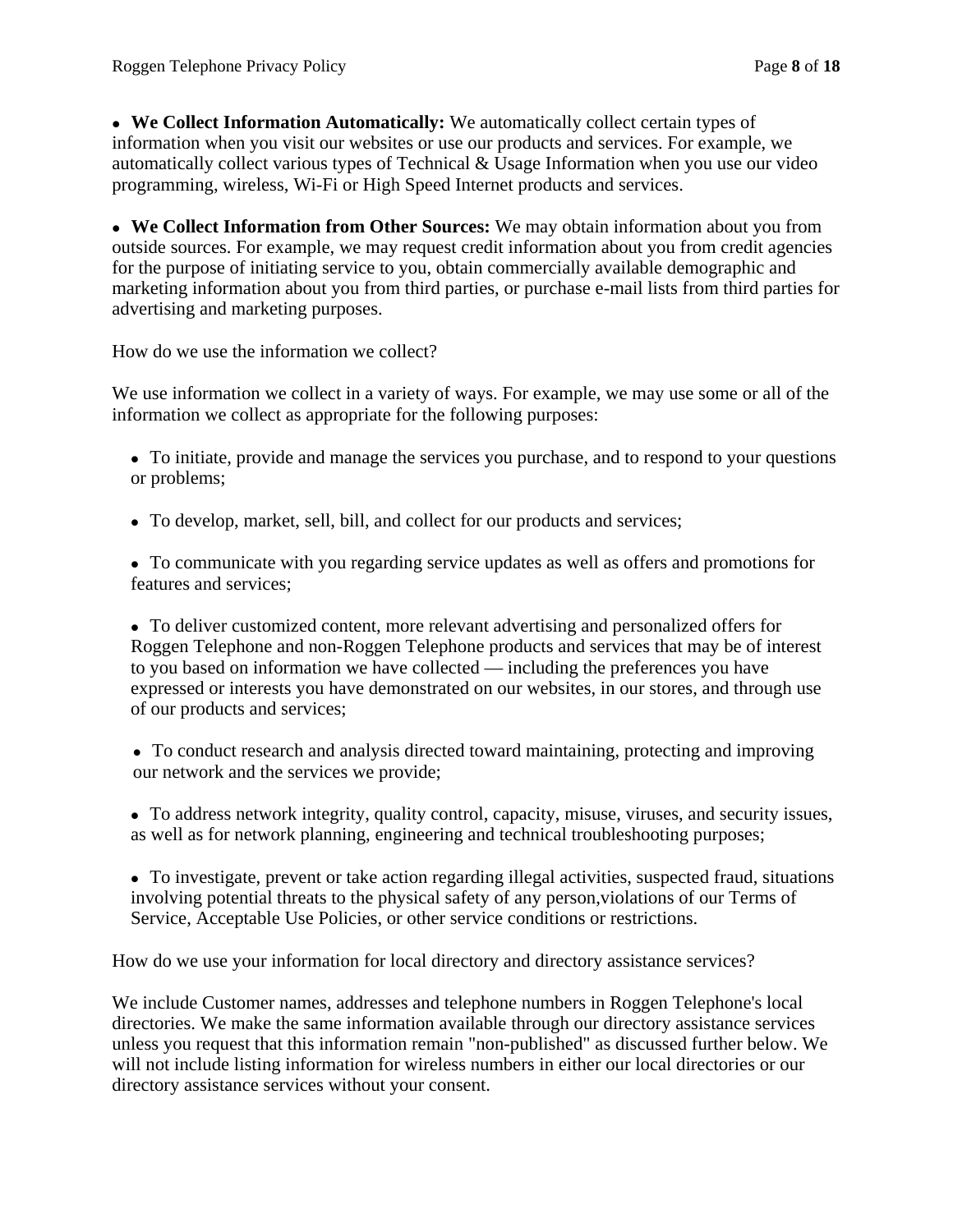#### **Published Listing Information**

Listings of Roggen Telephone local telephone customers are made available in our directories and through directory assistance. We provide published wireline Customer names, addresses and telephone numbers to unaffiliated directory publishers. These directories only include published Customer names, addresses and telephone numbers. We also make that information available through directory assistance operators and systems (such as directory assistance, speech recognition, reverse number lookup and automated directory assistance services) and through the Internet. Published listing information may be used, sorted, packaged, repackaged and made available again in different formats by anyone.

#### **Non-Published Information**

We offer Customers the opportunity to request that their name, number, and address not be published in our local directories or made available through directory assistance services. There is a fee for this service.

### **Non-Listed Information**

We also give Customers the opportunity to request that their names, numbers and addresses be "non-listed" in Roggen Telephone directories, but still made publicly available through directory assistance services. There also is a fee for this service.

### **Sharing with Unaffiliated Entities**

We are required by law to provide published wireline Customer names, addresses and telephone numbers to unaffiliated directory publishers.

We also provide the name and address of non-published and non-listed customers to unaffiliated directory publishers for directory delivery purposes.

We do not provide non-published or non-listed telephone numbers to these companies.

We are also required by law to provide wireline directory assistance information to unaffiliated telephone companies and directory assistance providers on an unrestricted basis. However, we do not provide non-published telephone numbers to these providers.

We provide non-published telephone numbers, where permitted by law, to government entities and public safety providers for public health or safety reasons such as responding to 911 calls and notifying the public of wide-spread emergencies.

We may also provide Published Listing Information to government agencies, municipalities, utilities and other such entities for address and telephone number verification purposes.

# **QUESTIONS ABOUT ONLINE ACTIVITY TRACKING AND ADVERTISING**

Do we collect information about your activity on our websites?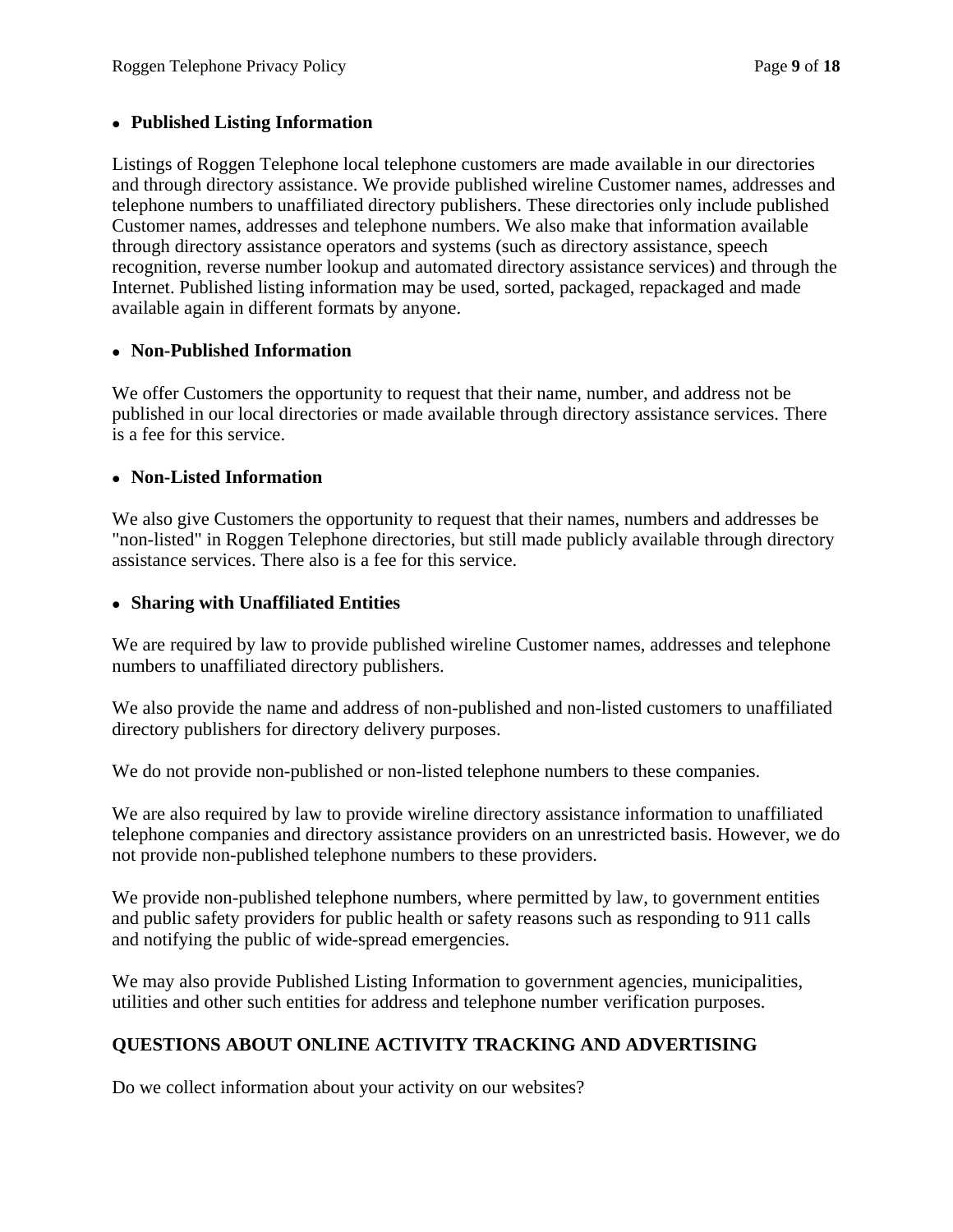Yes. We collect information about your activity on our websites as described in response to the FAQ "What information do we collect?" We use the information we gather for such purposes as improving your online experience, enhancing the capabilities of our sites and networks, delivering advertising to better match your interests and preferences and for other purposes. See our response to the FAQ "How do we use the information we collect?" for more information.

What are cookies, Flash cookies, Web beacons, widgets, and server log files, and how do you use them?

Generally, these terms can be defined as follows:

"Cookies" are small data files placed on your computer by the websites you visit and can be used to help recognize you as a user of that site when you return, or when you visit other sites.

"Flash Cookies" (also called Local Shared Objects or "LSOs") are data files similar to cookies, except that they can store more complex data. Flash cookies are used to remember settings, preferences and usage, particularly for video, interactive gaming, and other similar services.

"Web beacons" are small graphic images on a Web page or in an e-mail that can be used for such things as recording the pages and advertisements clicked on by users, or tracking the performance of e-mail marketing campaigns.

A "widget" is a small program or application that can be embedded in a web page. Widgets can provide real-time information, such as stock quotes or weather reports, or other functionality. Widgets are often provided by a third party, and may allow that third party to collect data about users viewing that page.

A Web "server log" is a record of activity created by the computer (called a "server") that delivers the Web pages you request to your browser. For example, a Web server log may record the search term you entered or the link you clicked to bring you the Web page. The Web server log also may record information about your browser, such as your IP address and the cookies set on your browser by the server.

Using these and similar tools, our websites collect data about your activity, such as data about the type of browser and operating system you use, which of our Web pages you view, the time and duration of your visits to our Internet sites, the search queries you enter on our sites, and whether you clicked on an advertisement while on our site.

In general, we use this information as follows:

#### **Site functionality**

We use cookies and other tracking tools to help us analyze, manage and improve our websites. We also use these tools to manage your online activity, to store your preferences and personalize your experience on our websites.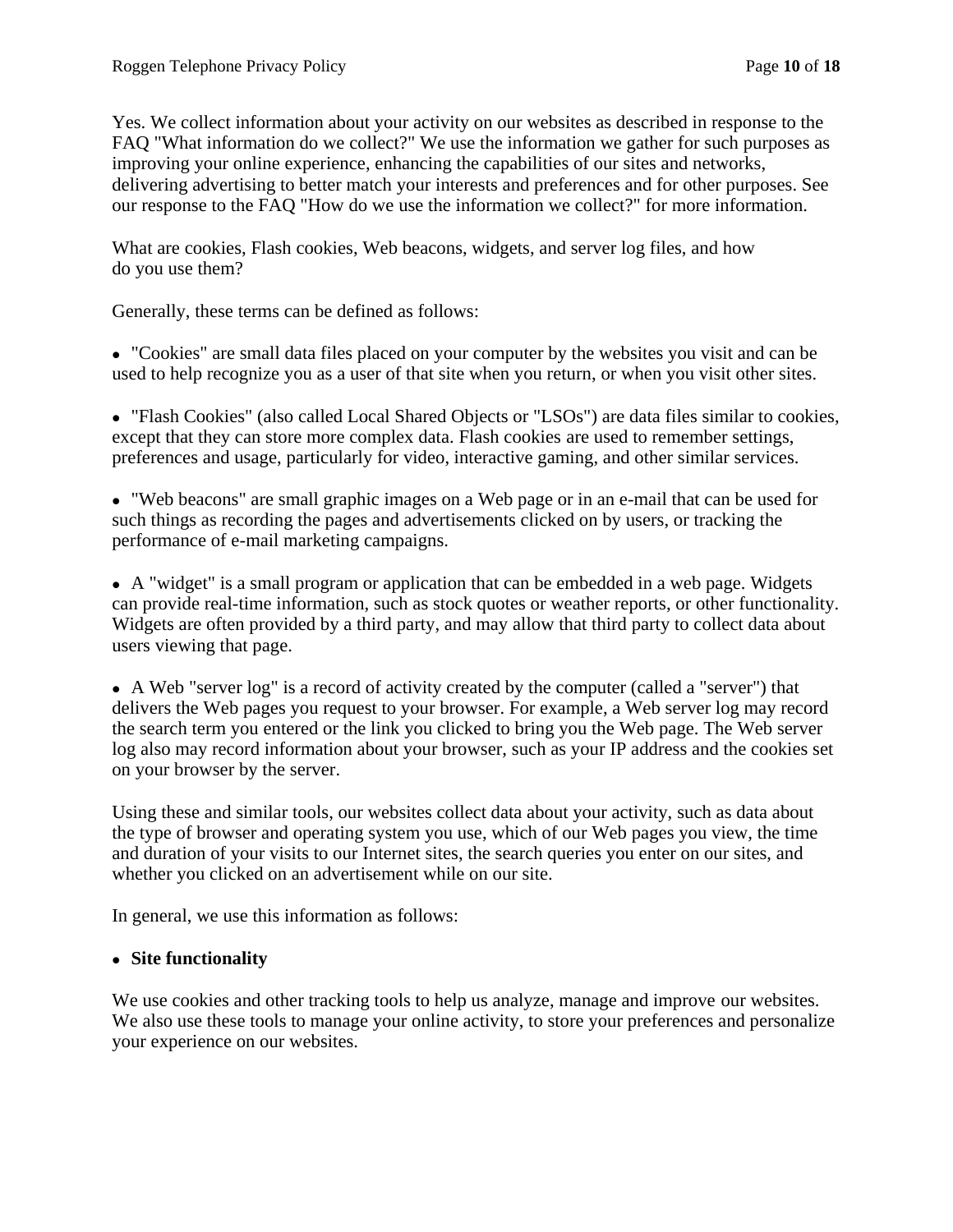How can I manage the cookies placed on my computer?

You can configure most standard Web browsers to alert you when a website is attempting to send a cookie to your computer and to allow you to accept or refuse the cookie. You also can set most standard browsers to disable the capacity to receive cookies, and to delete cookies you previously have accepted.

Your browser cookie management tools will not remove Flash cookies. Learn how to manage privacy and storage settings for Flash at http://www.adobe.com.

Please note that some Web pages (including some Roggen Telephone Web pages) may not work correctly if you have cookies disabled. More information about deleting and controlling cookies is available at www.AboutCookies.org

Does Roggen Telephone use technologies available to ISPs to track your activities across non-Roggen Telephone websites and use that information to target you with advertisements?

Roggen Telephone does not currently use technologies available to Internet Service Providers, such as deep packet inspection, to track your web browsing activities across the Internet for the purpose of tailoring advertising that could be relevant to you. If Roggen Telephone ever decides to use technologies such as deep packet inspection to provide personalized advertising,you have our commitment that we will protect your privacy and provide you with value in exchange. Specifically, we will give you notice and provide easily understood tools to allow you to exercise meaningful consent before we use such information for advertising purposes.

#### **QUESTIONS RELATED TO INFORMATION SHARING**

Do the Roggen Telephone companies share your Personal Information with each other?

Yes. Roggen Telephone products and services are developed, managed, marketed and sold by a variety of different Roggen Telephone companies including, but not limited to High Speed Internet access services from Roggen Telephone Enterprises, i.e., RTEBB.

These and other Roggen Telephone companies work together to provide you with the high quality, reliable and innovative range of products you have come to expect from us. The Roggen Telephone companies share your Personal Information with each other as necessary to ensure your experience is as seamless and consistent as possible, and that you have the full benefit of what Roggen Telephone has to offer. Of course, any sharing of your Personal Information among the Roggen Telephone companies is subject to applicable legal restrictions, such as those that exist for Customer Proprietary Network Information (CPNI).

#### What Is CPNI?

Customer Proprietary Network Information (CPNI) is information that relates to the quantity, configuration, type, destination, location and amount of use of the telecommunications services you purchase from us, as well as the information contained in your bills for those services. We collect CPNI in the normal course of providing you with telecommunications services. Your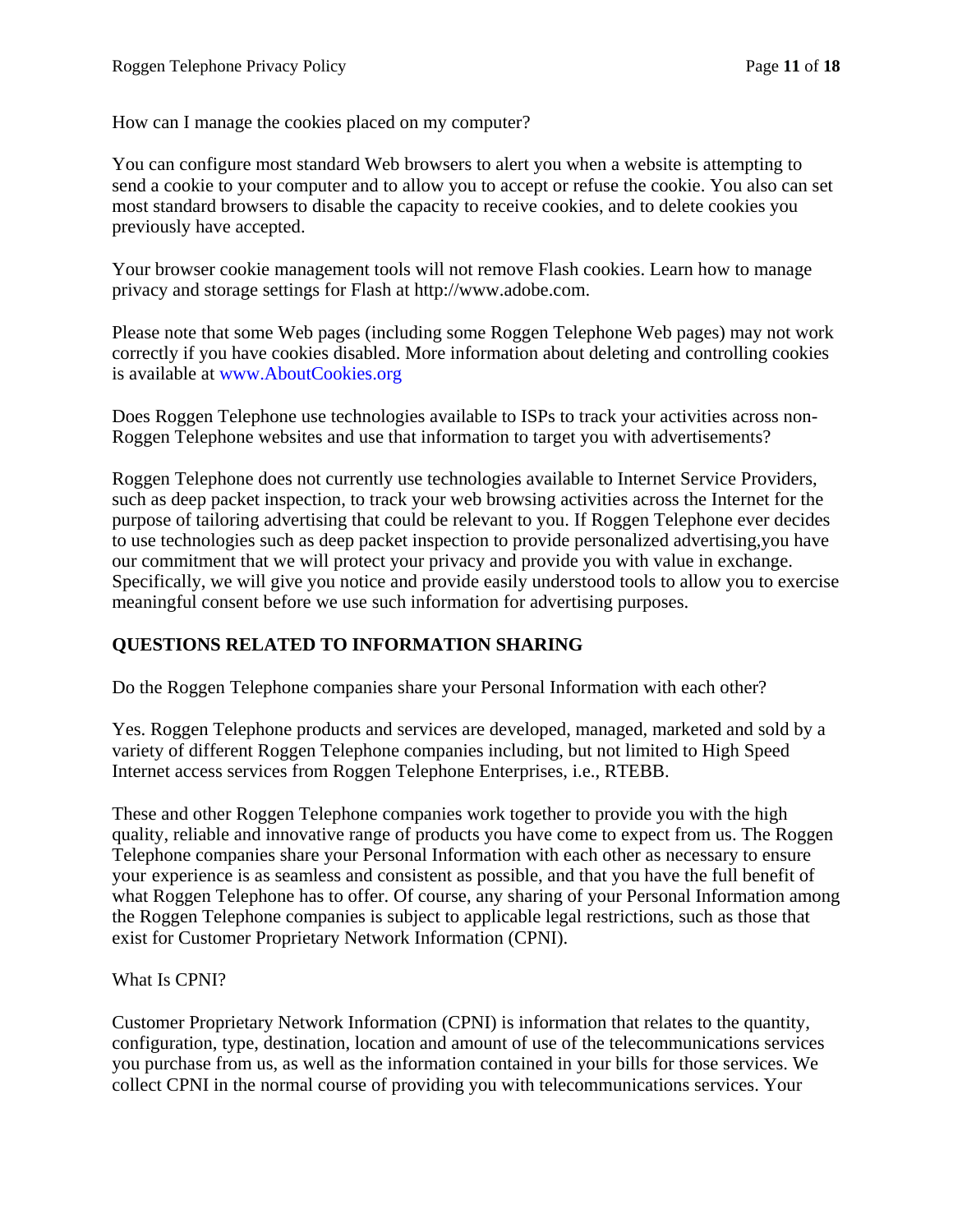telephone number, name and address are not CPNI. Contact us if you have any questions about our use of CPNI and how you can control that use.

Do we share your Personal Information with non-Roggen Telephone companies?

We share your Personal Information only with non-Roggen Telephone companies that perform services on our behalf, and only as necessary for the provision of those services. We use non-Roggen Telephone companies to perform many of the services outlined in the FAQ "How do we use the information we collect?" For example, we may use external vendors to process and print your Roggen Telephone billing statement, or to market, sell and provide customer service for Roggen Telephone products and services. We share your information with such vendors solely for that purpose.We require non-Roggen Telephone companies acting on our behalf to protect any Personal Information they may receive in a manner consistent with this Policy, and do not allow them to use that information for any other purpose. Most importantly, we do not sell, give or "rent" your Personal Information to non-Roggen Telephone companies for the marketing of their own products and services without your consent.

#### Information may be provided

We may provide Personal Information to non-Roggen Telephone companies or other third parties (for example, to government agencies, credit bureaus and collection agencies) without your consent for certain purposes, such as:

To comply with court orders, subpoenas, lawful discovery requests and other legal or regulatory requirements, and to enforce our legal rights or defend against legal claims;

To obtain payment for products and services that appear on your Roggen Telephone billing statements, including the transfer or sale of delinquent accounts to third parties for collection;

 $\bullet$  To enforce our agreements, and protect our rights or property;  $\bullet$  To assist with identity verification, and to prevent fraud and identity the ft; To prevent unlawful use of Roggen Telephone's services and to assist in repairing network outages;

To provide information regarding the caller's location to a public safety entity when a call is made to 911, and to notify the public of wide-spread emergencies;

To notify or respond to a responsible governmental entity if we reasonably believe that an emergency involving immediate danger of death or serious physical injury to any person requires or justifies disclosure without delay;

• To display name and telephone number on a Caller ID device;

• Note: Roggen Telephone's Caller ID Blocking services will not always prevent display of the calling party's name and number. For example, your name and number will not be blocked when you dial 911, or when you dial pay-per- call (900) or toll-free numbers.

Be aware: A variety of websites and vendors offer services that will allow a caller to make it look like they are calling from a different number. In this situation, the name or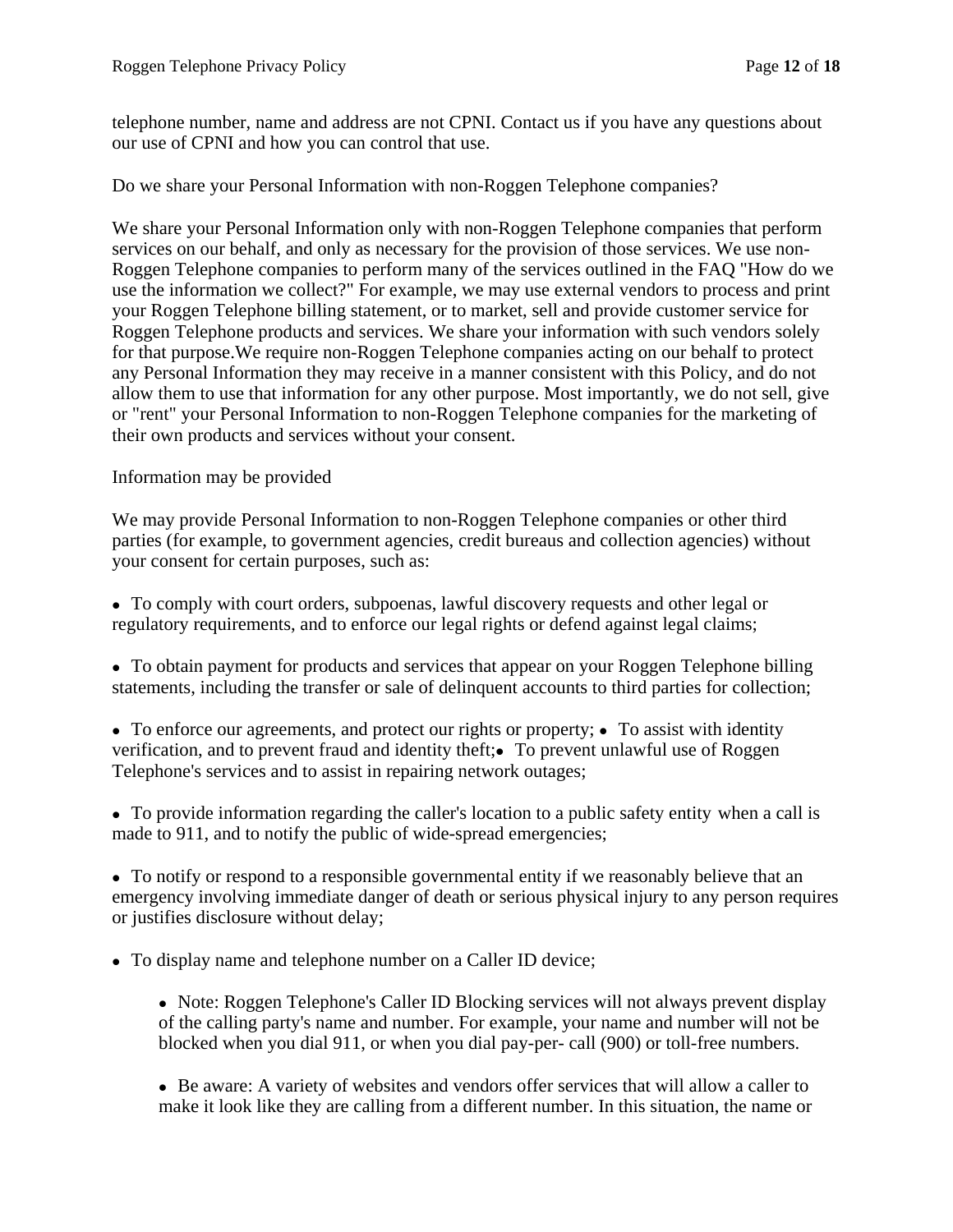number that displays on the caller ID or similar equipment will not be the actual number of the calling party. This is often called "number spoofing."

To notify the National Center for Missing and Exploited Children of information concerning child pornography of which we become aware through the provision of our services.

Customers and Users should be aware that Roggen Telephone affiliates and non-Roggen Telephone companies that perform services on behalf of Roggen Telephone may be located outside the country where you access our services. As a result, when your Personal Information is shared with or processed by such entities, it may be accessible to government authorities according to the laws of those jurisdictions.

# **QUESTIONS ABOUT AGGREGATE AND ANONYMOUS INFORMATION**

Where do you get anonymous and aggregate information?

We collect some information about how people interact with Roggen Telephone on an anonymous

basis. For example, the information we collect about your visits to our websites using cookies and other similar technologies does not include information that would identify you personally.

We may anonymize the personal information we collect about you by removing or "hashing" any data fields (such as name, address and telephone number), that identify you or that can be used to identify you personally. We use industry best practices and state-of-the-art techniques to anonymize and aggregate data.

We get aggregate information by combining anonymous data that meet a certain criteria into groups. For example, we might want to know the total number of customers in a particular city who currently subscribe to both Roggen Telephone U-verse TV and Roggen Telephone wireless services. The resulting number would be an aggregate total.

We may employ non-Roggen Telephone companies to anonymize or aggregate information on our behalf. If we do, all of the requirements discussed in response to the FAQ, "Do we share your Personal Information with non-Roggen Telephone companies?" apply. The non-Roggen Telephone company is required to protect any personal information they may receive from Roggen Telephone,and is not allowed to use the information for any purpose other than as directed by Roggen Telephone.

How do you use aggregate and anonymous information?

We use aggregate and anonymous information for a variety of purposes, as described in response to the FAQ "How do we use the information we collect?"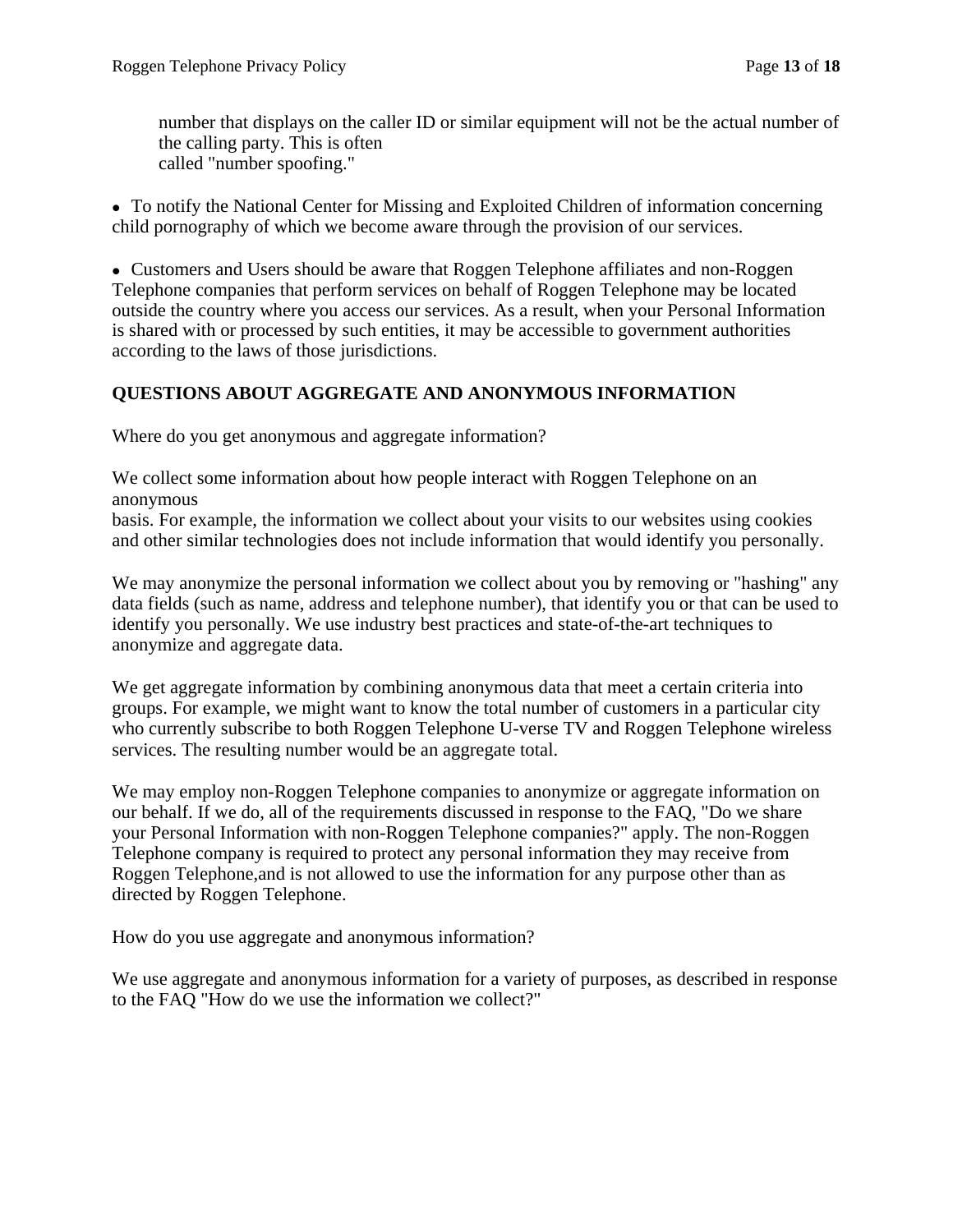Do you share aggregate or anonymous information with non-Roggen Telephone companies?

Yes. We may share Aggregate or Anonymous Information in various formats with trusted non-Roggen Telephone entities, and may work with those entities to do research and to provide products and services. For example:

Universities, laboratories, think tanks and other entities that conduct networking, social, behavioral, environmental and other types of scientific research, for the purpose of creating fundamental new knowledge;

Government or other entities that may use this data for purposes such as municipal planning, transportation planning and navigation services, and emergency and disaster response coordination.

How do I know that these non-Roggen Telephone entities won't "re-identify" me based on the aggregate or anonymous information you share with them?

Respect for individual privacy is fundamental to any decision we make about sharing information with non-Roggen Telephone entities. We provide that data only to non-Roggen Telephone entities that satisfy our security standards, and prohibit those entities from using that information for any purpose other than as agreed upon with Roggen Telephone. Re-identification is never one of those purposes.

### **QUESTIONS ABOUT OUR ONLINE PRIVACY POLICY FOR CHILDREN**

Roggen Telephone websites are not designed to attract children under the age of 13, and availability of some products and services may be limited to adults (age 18 or as provided by law). Please refer to the applicable Terms of Service for specific age requirements. We do not target children for the collection of information online and do not knowingly collect personally identifying information from anyone under the age of 13 unless we first obtain permission from that child's parent or legal guardian.

You should be aware that Internet devices and services purchased for family use may be used by minors without our knowledge. Any Personal Information collected as a result of such usage may appear to be associated with the adult Customer who subscribes to our services, and will be treated as such under this Policy.

We encourage parents and guardians to spend time online with their children, and to participate in and monitor their online activity.

When someone under the age of 13 attempts to create an Roggen Telephone Internet Services account, we ask that he or she have a parent or guardian establish the account for them.

You may email us at roggen@rtebb.net, call us at 1-303-849-5260 or write to us at Roggen Telephone Privacy Policy, PO Box 100, Roggen, CO 80652 with any questions or concerns you may have about your children and our Privacy Policies.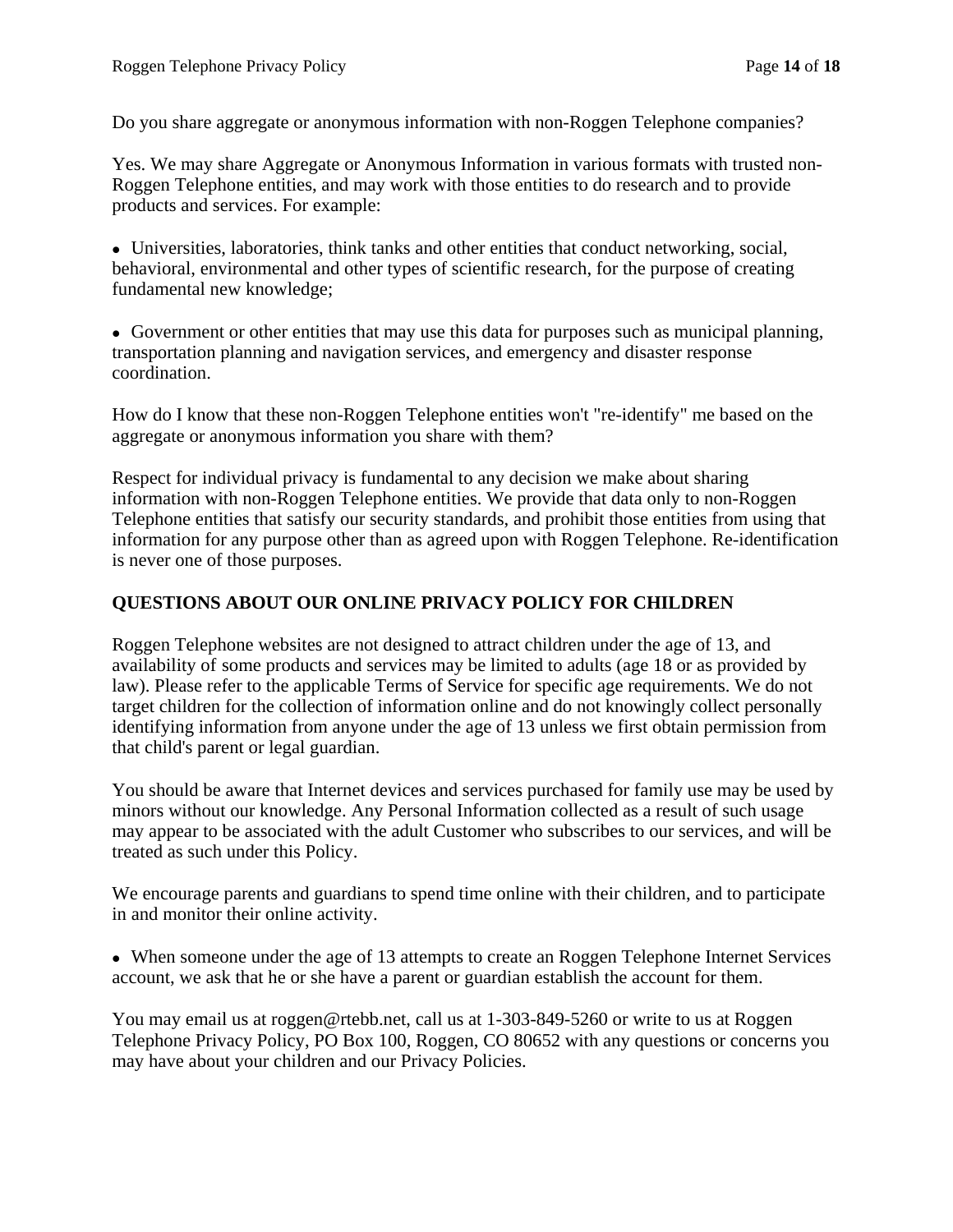#### **QUESTIONS ABOUT DATA PROTECTION AND SECURITY**

Do we sell your Personal Information?

We do not sell your personal informationto anyone, for any purpose. Period.

How long do we keep your Personal Information?

We keep your Personal Information only as long as needed for business, tax or legal purposes, after which we destroy it by making it unreadable or undecipherable.

What safeguards does Roggen Telephone have in place?

We have established electronic and administrative safeguards designed to secure the information we collect, to prevent unauthorized access to or disclosure of that information and to ensure it is used appropriately. Some examples of those safeguards include:

All Roggen Telephone employees are subject to the Roggen Telephone Code of Business Conduct and certain state-mandated codes of conduct. The Roggen Telephone Code requires all employees to follow the laws, rules, regulations, court and/or commission orders that apply to our business – including, specifically, the legal requirements and company policies related to the privacy of communications and the security and privacy of Customer records. Employees who fail to meet the standards embodied in the Code of Business Conduct are subject to disciplinary action, up to and including dismissal.

- We have implemented technology and security features and strict policy guidelines to safeguard the privacy of your Personal Information. For example:
	- We maintain and protect the security of computer storage and network equipment, and our security procedures require user names and passwords to access sensitive data;
	- We have implemented encryption or other appropriate security controls to protect Personal Information when stored or transmitted by Roggen Telephone;
	- We limit access to Personal Information to those employees, contractors, and agents who need access to such information to operate, develop, or improve our services and products;
	- We require caller/online authentication before providing Account Information so that only you or someone who knows your Account Information will be able to access or change the information.

Will you notify me in case of a security breach?

Although we strive to keep your Personal Information secure, no security measures are absolute, and we cannot guarantee that your Personal Information will never be disclosed in a manner inconsistent with this Policy (for example, as the result of unauthorized acts by third parties that violate the law or this Policy). We will make reasonable attempts to notify you if we determine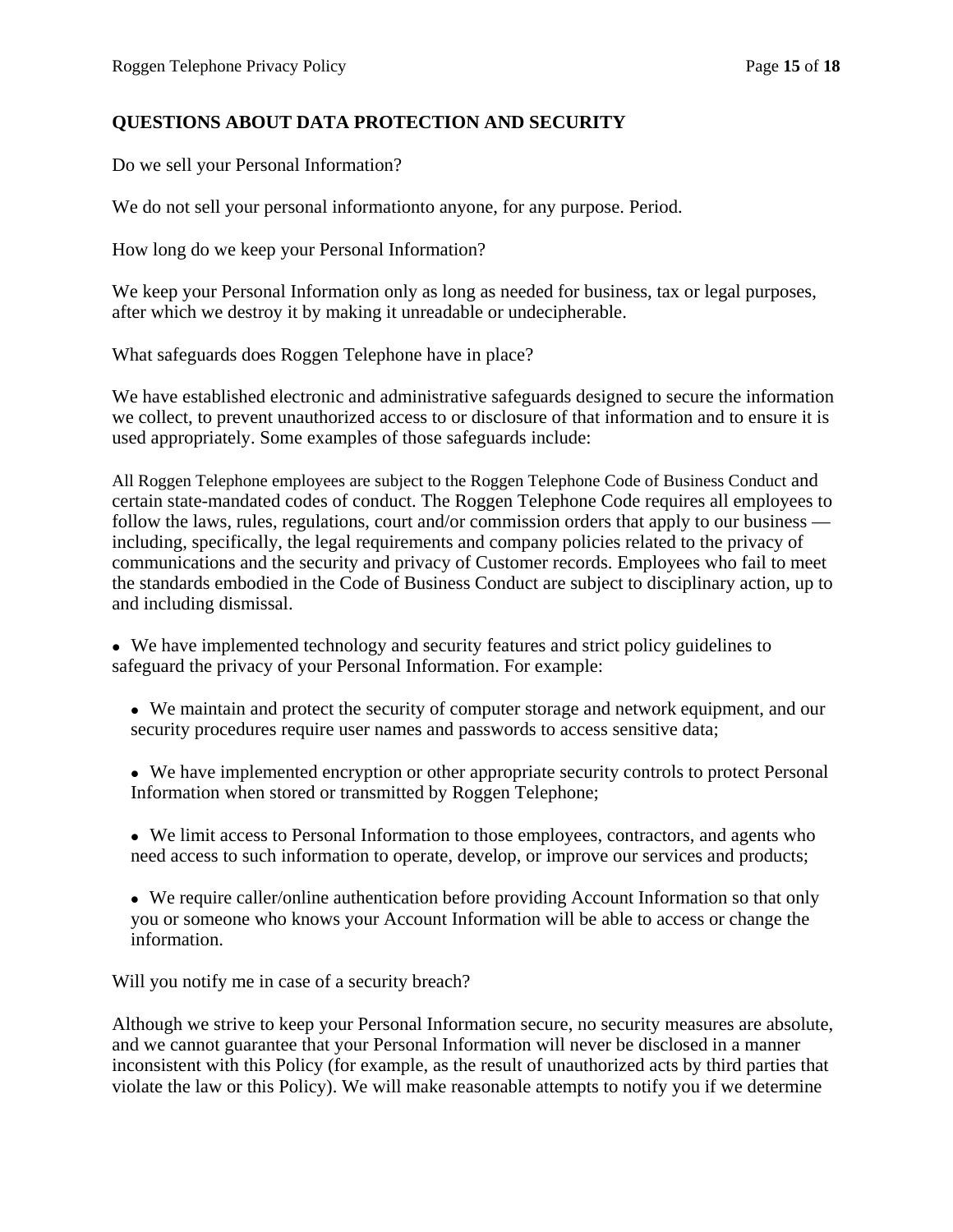that Roggen Telephone has experienced a security breach and there is a reasonably likely risk of identity theft, or where otherwise required by law.

### **QUESTIONS ABOUT CUSTOMER CONTROL**

Can I review and correct my Personal Information?

Yes. Roggen Telephone honors requests from Customers to review their Personal Information maintained in reasonably retrievable form, and we are happy to correct information found to be inaccurate. Customers may verify that appropriate corrections have been made. Please email roggen@rtebb.net or call us at 303-849-5260 with your requests.

How can I limit your sales efforts?

We have established policies and practices to meet the expectations of customers and potential customers who have expressed a desire to limit certain types of solicitation communications from Roggen Telephone, including marketing contacts made via telephone or e-mail.

You also can request to be removed from these telemarketing lists when you receive a Roggen Telephone marketing or promotional call. Where required by state laws and/or regulations, we honor requests from businesses to be removed from our telemarketing lists.

The FTC maintains a National Do Not Call Registry at http://www.donotcall.gov/, and your state may maintain its own Do Not Call Registry. Putting your number on these Registries also may limit our telemarketing calls to that number. about your ability to restrict our use of your CPNI for certain marketing purposes.

Our practices as described above are designed to satisfy state and federal legal requirements limiting marketing contacts. You should know that those laws and regulations — such as the requirements governing the state and federal "Do Not Call" lists — generally permit companies to contact their own current and, in some cases, former customers, even when those customers are listed on the federal and state "Do Not Call" lists. Similarly, restricting our use of your CPNI will not eliminate all types of Roggen Telephone marketing contacts.

To limit postal mail solicitations contact us at 303-849-5260. With this limitation you will continue to receive billing statements, legal notices, product updates and other similar correspondence, and you may still receive some promotional mailings.

What can I do to limit junk e-mails and unwanted text messages?

Roggen Telephone works hard to detect and prevent junk e-mails (also referred to as "spam" emails) from ever reaching your computer. However, if you are receiving unwanted spam at an Roggen Telephone e-mail address, please contact us for assistance at support@rtebb.net or call 303-849-5000.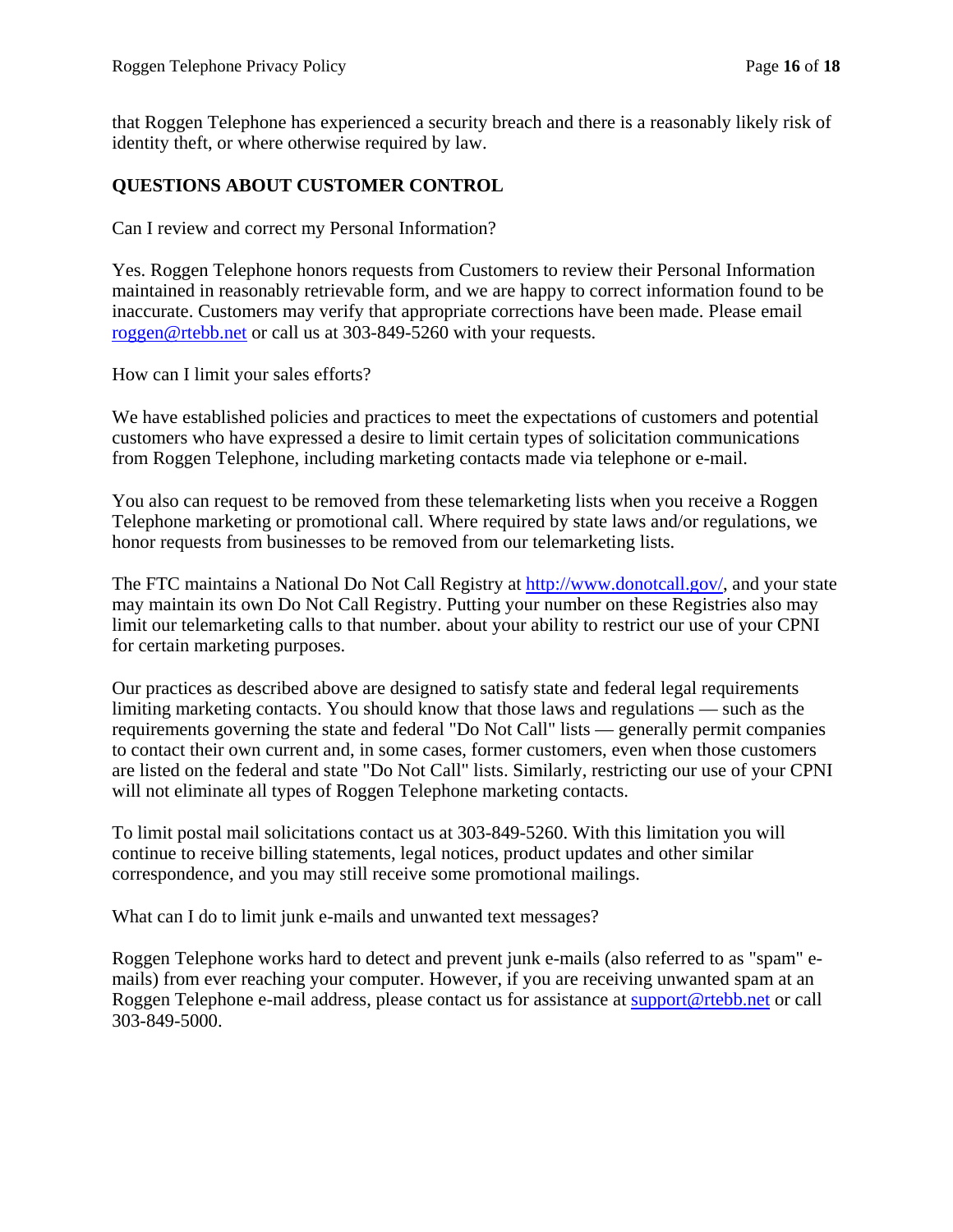What can I do to protect my passwords and Account Information?

When selecting User names and passwords for Roggen Telephone accounts, you should choose words or characters that are not obvious. Likewise, you should always keep Personal Information such as account numbers, Usernames, passwords or similar information in a secure place and not share the information with others.

### **QUESTIONS ABOUT CHANGES…**

To Corporate Control?

Information about our Customers and Users, including Personal Information, may be transferred as part of any merger, acquisition, sale of company assets, or transition of service to another provider, as well as in the unlikely event of an insolvency, bankruptcy, or receivership in which Customer and User records would be transferred to another entity as a result of such a proceeding.

To This Policy?

We reserve the right to update this Privacy Policy as necessary to reflect any changes we make and to satisfy legal requirements. If we make a material change to this Policy, we will post a prominent notice of the change on our websites, and provide you with other appropriate notice and choice regarding the use of your information, at least 30 days before the effective date.

Please check our websites periodically for changes to this Privacy Policy.

## **HOW TO CONTACT US ABOUT THIS POLICY**

We are happy to address any questions or concerns you may have about our privacy practices and policies. You may e-mail us at roggen@rtebb.net or write to us at Roggen Telephone Privacy Policy, PO Box 100, Roggen, CO 80652. If you believe you have been aggrieved by any act of ours in violation of the law, we encourage you to contact us directly at either of these addresses to resolve your question or issue.

For questions about your service or account not related to privacy you may email roggen@rtebb.net for billing related issues or email support@rtebb.net for technical related issues. You can also access the Roggen Telephone Customer Care Center at http://support.rtebb.net.

#### **Customer Proprietary Network Information (CPNI)**

#### **What is CPNI?**

Customer Proprietary Network Information (CPNI) is information that Roggen Telephone telecommunications carriers obtain when providing your telecommunications services to you.

CPNI includes the types of telecommunications services you currently purchase, how you use them, and the billing information related to those services, including items such as the types of